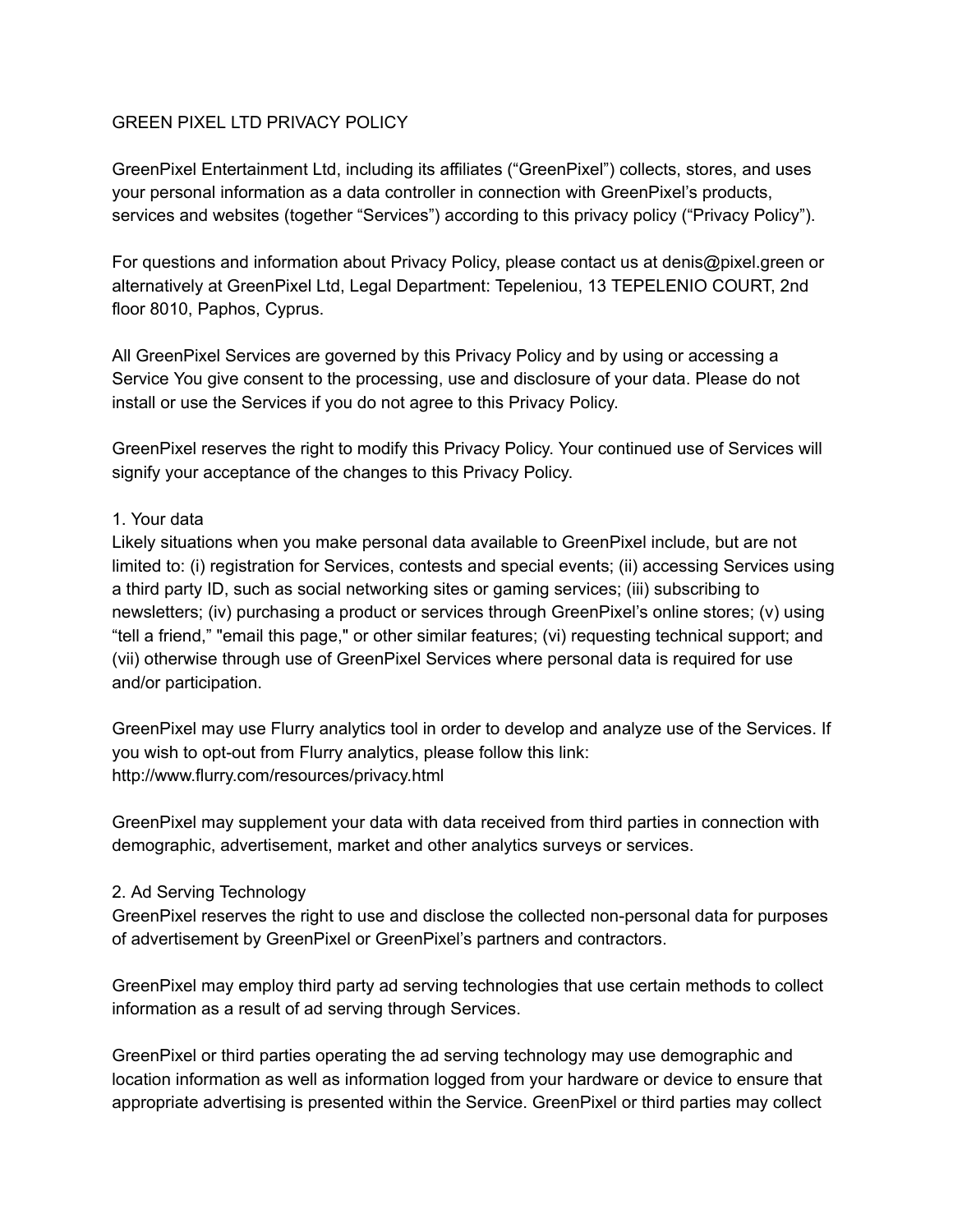and use data for this purpose including, but not limited to IP address (including but not limited to for purposes of determining your coarse location), Device ID, MAC, software, applications, hardware, browser information, internet and on-line usage information and in-game information.

The foregoing data may be used and disclosed in accordance with this Privacy Policy and the privacy policy of the company providing the ad serving technology.

GreenPixel may display to you behaviorally targeted advertising.

## 3. Location Data

To the extent GreenPixel makes location enabled Services available and you use such Services, GreenPixel may collect and process your location data to provide location related Services and advertisements. For example, some add-ons or offers may be available at dedicated locations.

GreenPixel may use various technologies to determine location, such as GPS, Wi-Fi or other network-based data such as IP address.

Your GPS geo-location is not accessed without your consent. Notwithstanding GreenPixel's partners who are providing location related parts of the Service, GreenPixel will not share your GPS geo-location with third parties without your consent. To the extent GreenPixel makes available GPS geo-location to third parties in accordance with this Privacy Policy, it will be provided anonymously.

# 4. Friends

If you choose to use GreenPixel's "tell a friend" or a similar service about GreenPixel Services or order a gift certificate for your friend, GreenPixel may store your friend's name and contact details that you provide to GreenPixel.

Please note that certain features of the Services may be able to connect to your social networking sites to obtain additional information about you. In such cases, GreenPixel may be able to collect certain information from your social networking profile when your social networking site permits it, and when you consent to allow your social networking site to make that information available to GreenPixel. This information may include, but is not limited to, your name, profile picture, gender, user ID, email address, your country, your language, your time zone, the organizations and links on your profile page, the names and profile pictures of your social networking site "friends" and other information you have included in your social networking site profile. GreenPixel may associate and/or combine as well as use information collected by GreenPixel and/or obtained through such social networking sites.

# 5. Disclosure and Transfer of Personal Data

Personal data may be disclosed to third parties in accordance with applicable legislation and this Privacy Policy.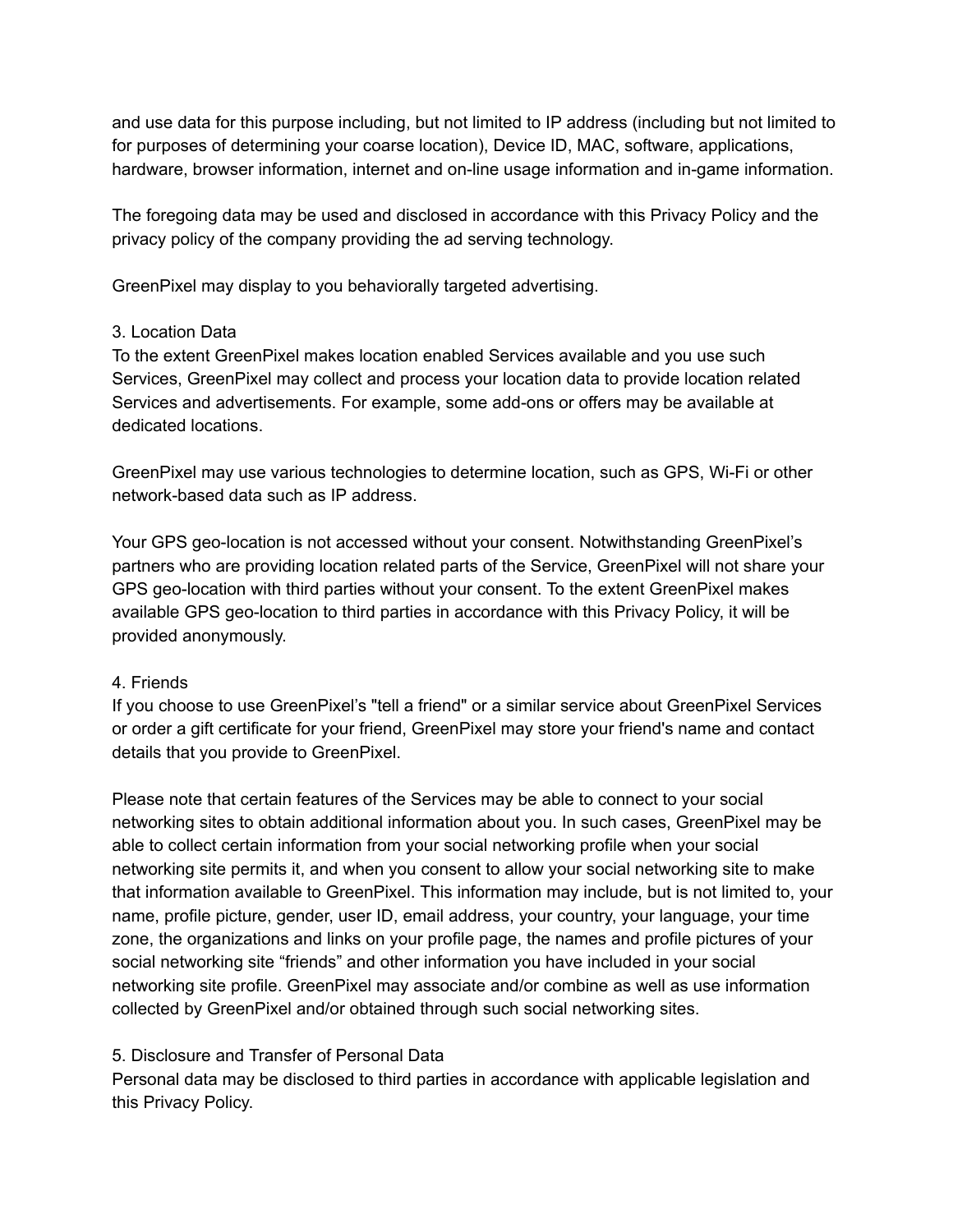GreenPixel may use third parties to collect and process personal data on GreenPixel's behalf and in according to GreenPixel's instructions. GreenPixel is not liable for the acts and omissions of these third parties, except as provided by mandatory law.

GreenPixel may also disclose your personal data to third parties when GreenPixel has a reason to believe that a disclosure is necessary to address potential or actual injury or interference with GreenPixel's rights, property, operations, users or others who may be harmed or may suffer loss or damage, or GreenPixel believes that such disclosure is necessary to protect GreenPixel's rights, combat fraud and/or comply with a judicial proceeding, court order, or legal process served on GreenPixel. To the extent permitted by applicable law, GreenPixel will make reasonable efforts to notify you of such disclosure through GreenPixel's website or in another reasonable manner.

#### 6. Data Retention and Correctness

GreenPixel retains the collected data for the period necessary to fulfill the purposes outlined in this Privacy Policy unless a longer retention period is required or permitted by law. Thereafter GreenPixel deletes all aforementioned data in its possession within a reasonable timeframe. GreenPixel does not verify the correctness of personal data.

Please note that some data may be further retained if necessary to resolve disputes, enforce GreenPixel user agreements, and comply with technical and legal requirements and constraints related to the security, integrity and operation of Services.

#### 7. Cookies, beacons and tracking

The Services may use "cookies" and other technologies such as pixel tags, locally shared objects, clear GIFs and web beacons. GreenPixel treats information collected by cookies and similar technologies as non-personal data.

Cookies: A "cookie" is a small bit of record-keeping information that websites often store on a user's computer. GreenPixel's cookies do not include personal data and are typically used to quickly identify your device and to "remember" you. You can disable cookies or set your browser to alert you when cookies are being sent to your device; however, disabling cookies may affect your ability to use the Services.

Flash cookies and HTML5: GreenPixel may also use Flash cookies (locally shared objects) and HTML5 storage (locally stored objects). Locally shared objects are small files similar to browser cookies and are used to remember your settings to personalize the look and feel of the Services. Locally shared objects only collect data in the aggregate. You may prevent locally shared objects from being placed by disabling locally stored objects in your browser or visit www.adobe.com. Locally stored objects, such as HTML5 Web Storage, are used for similar purposes as cookies but typically may contain a greater amount and different types of data than browser cookies.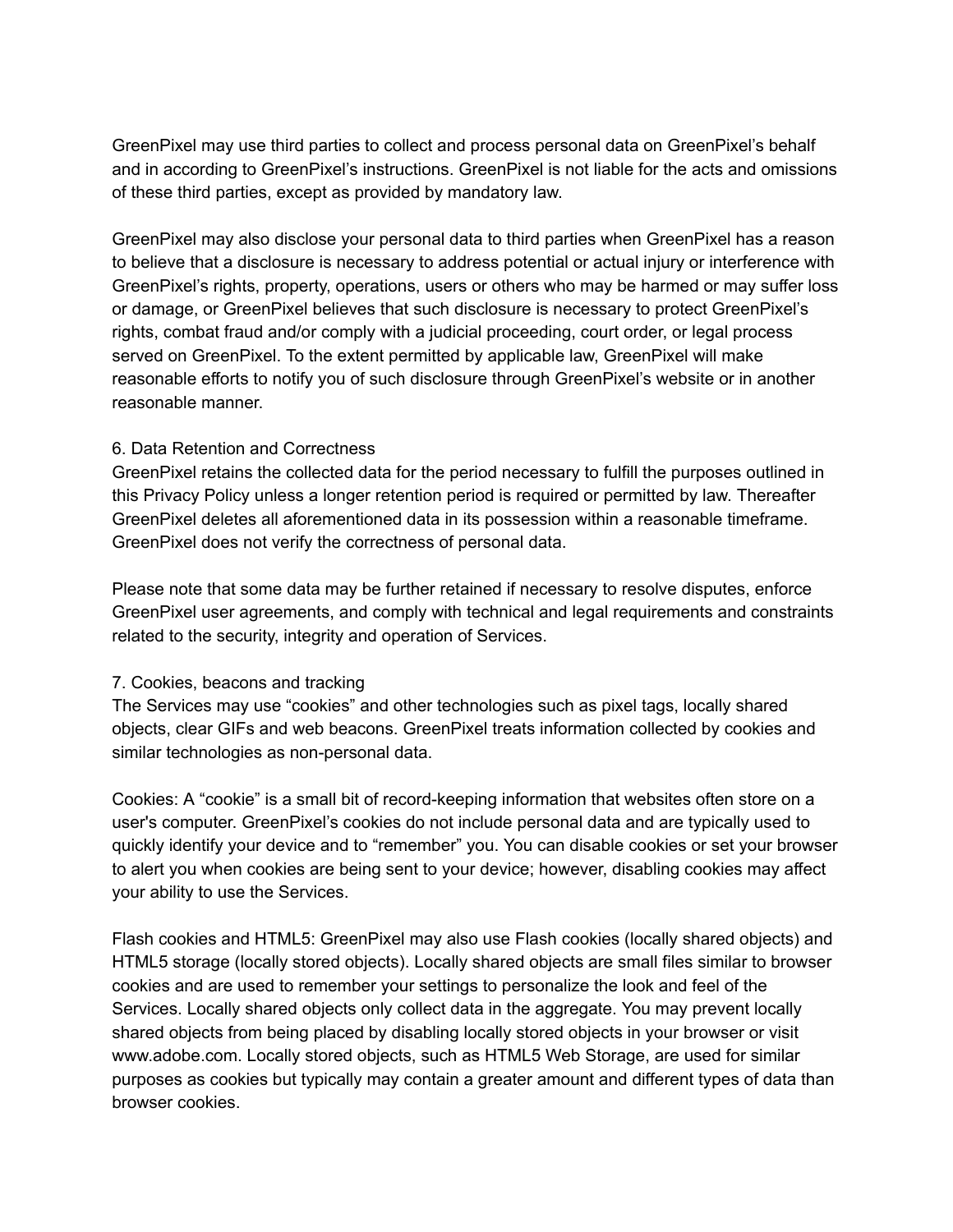Web Beacons and pixel tags: A "web beacon" or a "pixel tag" is an electronic image that allows GreenPixel to count users who have visited certain pages or viewed certain advertisements. Web beacons, like cookies, do not include personal data. E-mails and other electronic communications GreenPixel sends to you may contain pixel tags that enable GreenPixel to track your usage of the communication, including whether the communication was opened and/or what links were followed, if any.

## 8. Third Party Terms and Conditions

Please note that your access to and use of the Services may be subject to certain third party and GreenPixel is not liable for any such third party terms and conditions and their use of your personal data.

Certain Services that GreenPixel may offer, such as multiplayer gaming, social networking and gaming console services, may use third party services to provide authentication for the Services with a gaming console ID, social networking ID or gaming network account. In connection with such use, certain personally identifiable user and/or membership data may be transferred automatically to and from GreenPixel.

GreenPixel may disclose your personal data to third parties in connection with a corporate merger, consolidation, restructuring, the sale of substantially all of GreenPixel's stock and/or assets or other corporate change, including, without limitation, during the course of any due diligence process provided, however, that this Privacy Policy shall continue to govern such personal data.

# 9. Safeguards

GreenPixel follows generally accepted industry standards and maintains reasonable safeguards to attempt to ensure the security, integrity and privacy of the information in GreenPixel's possession.

# 10. Other

You may choose to disclose data about yourself in the course of contributing user generated content to the Services.

Any data that you disclose in any of these forums, blogs, chats or the like will become public information, and there is no expectation of privacy or confidentiality.

GreenPixel does not knowingly collect any personal information from children under 13 years of age and if GreenPixel learns that GreenPixel has inadvertently gathered personal data from children under 13 years of age, GreenPixel will take reasonable measures to promptly erase such personal data from GreenPixel's records.